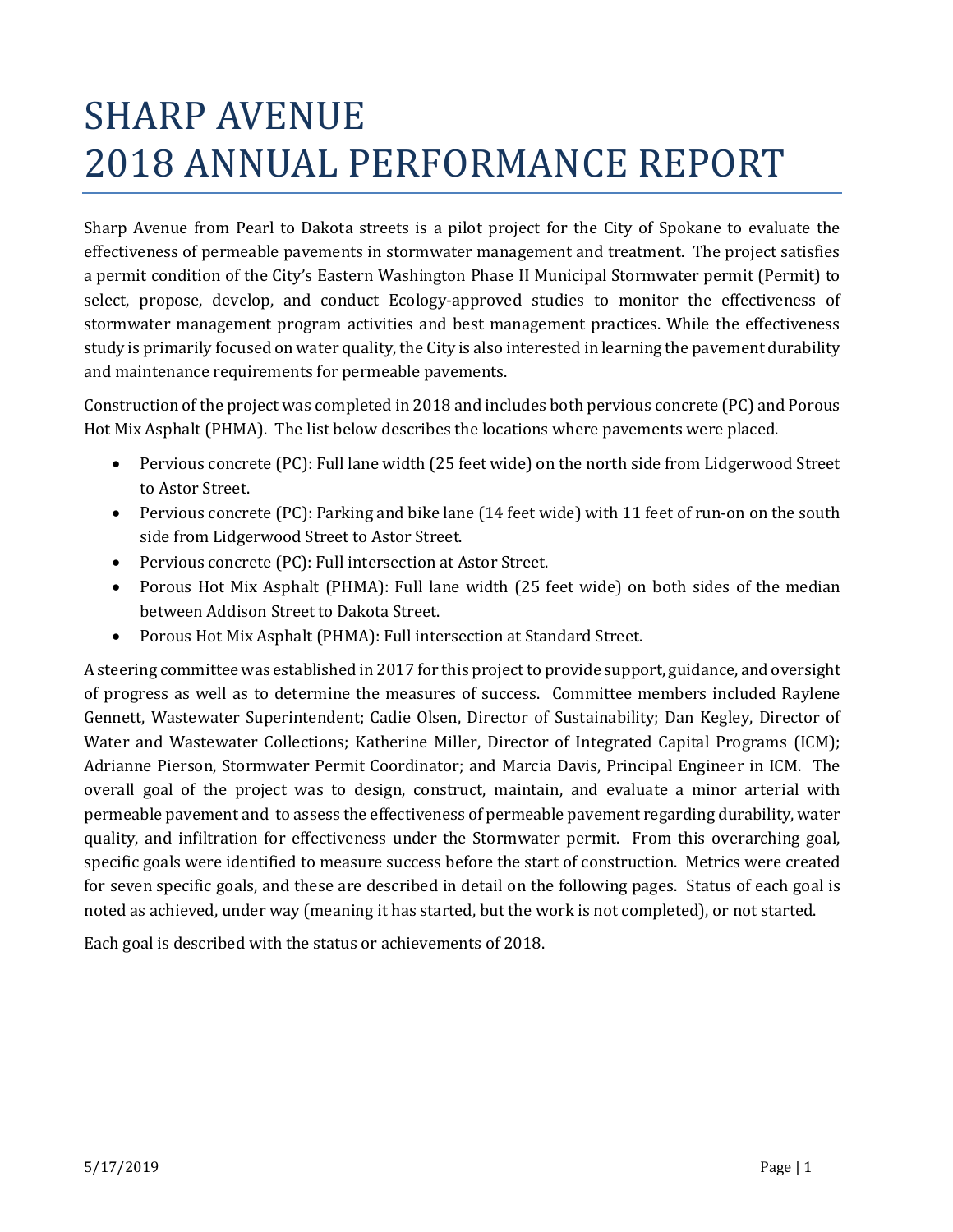# **GOAL 1: CITY STAFF IS COMMITTED TO THE PROJECT'S SUCCESS.**

# **STATUS**: Under Way

This goal identified that staff would need to work cross-departmentally and to collaborate on the changes and results. During 2017 and 2018, staff from Engineering, ICM, Streets Wastewater Collections, and the Riverside Park Water Reclamation Facility (RPWRF) collaborated during the design and construction phases of this project. More collaboration is expected to continue during the monitoring phase.

**GOAL 2: POLLUTED RUNOFF WITHIN SHARP AVENUE RIGHT-OF-WAY WILL BE SEPARATED FROM THE MUNICIPAL SEPARATED STORM SEWER SYSTEM (MS4) OUTFALLS THAT DRAIN DIRECTLY TO THE SPOKANE RIVER.**

# **STATUS**: Under Way

The runoff within the project area of Sharp Avenue that is managed by center bioretention or permeable pavements has been separated from the MS4. The areas that are being monitored are lined and have underdrains; the runoff from these areas is currently going to the Spokane River with the ability to divert to a drywell. After data is collected that shows water quality is sufficient to infiltrate, the underdrains will be diverted to drywells.

For this goal to be successful, the scope needs to be constructable and fit the existing conditions. Also, the construction documents need to achieve the project scope. Both of these goals were achieved.

# **GOAL 3: PERMEABLE PAVEMENT IS DESIGNED, CONSTRUCTED, AND MAINTAINED TO MEET NATIONAL AND / OR INDUSTRY STANDARDS.**

*This goal is divided into 3 sections: design, construction, and maintenance.* 

#### **DESIGN STATUS**: ACHIEVED

For the project to be constructed successfully, the construction documents needed to clearly specify the requirements of the project. The concerns that design needed to address were as follows:

- 1. Permeable pavements infiltration rate. A high infiltration rate is necessary when the project is constructed for continued functioning and account for possible clogging. An infiltration rate of 100 inches/hour was specified for both PHMA and PC.
- 2. Permeable pavements design elements. Particular attention needs to be given the design elements that are different from standard pavement design. The City contracted with Robin Kirschbaum of RKI (memo dated 01/19/2018) for review of the design. The recommendations that were incorporated into the design documents include requiring the contractor to have training for installation of PC, washing the aggregates, preparing a jointing plan, and subsurface barriers between conventional and permeable pavements. The specifications for PHMA and PC were updated with the current standards from WSDOT and local experience.
- 3. Collection of stormwater for monitoring. The project team was concerned about capturing enough water to monitor and sample. Special attention was given to the liner and underdrain pipe. Slotted pipe was specified (as recommended by Robin Kirschbaum) for improved capture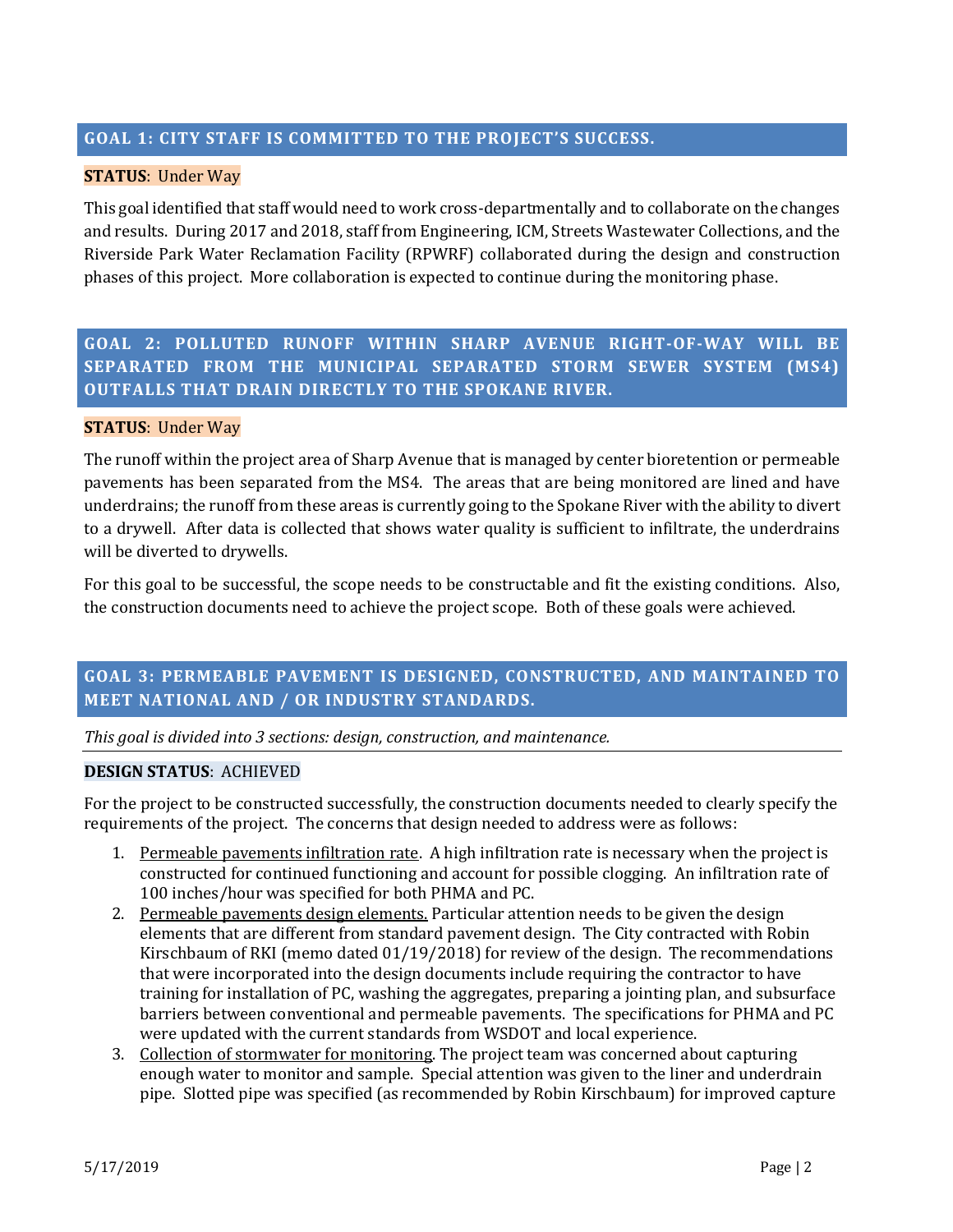of runoff in the underdrain. The liner needed to be welded or without seams to minimize water loss. Local suppliers were contacted to verify that design requirements could be met by local suppliers. Testing for underdrains and liners was specified make sure they operated correctly before being covered.

### **CONSTRUCTION STATUS**: ACHIEVED

For the project to be constructed successfully, the construction management and inspections needed to make sure the contractor followed the contract documents. The concerns that were addressed are:

- 1. Staff and contractor are properly trained. Construction Management (CM) staff was trained on installation of PC. The contractor had a subcontractor that was trained and had experience in permeable pavements.
- 2. Pavement installation meets specifications requirements. The construction work was inspected to meet design requirements. Infiltration rates were tested per the specification to achieve 100 inches/ hour rate. The 51 test locations were identified and tested on 10/08/2018 using ASTM C1701 Standard Test Method for Infiltration Rate of In-Place Pervious Concrete. The same method was used for both PC and PHMA. These locations were recorded so the same locations can be evaluated in the future. The results of the testing are in Table 1; the results have a wide range, but all were above the minimum of 100 inches/ hour. The detailed data is in the Appendix A.
- 3. Runoff can be captured. The underdrains and liners were tested before being covered. The system was tested at the end of construction. The testing requirements of the specifications were followed and completed.
- 4. The design can be constructed within one construction season. Because this project was complicated and fairly long, there was a concern that construction methods to install would be difficult and the work could not be completed in one construction season. The project was constructed per plan and within the time allotted.

| <b>Pavement Type</b> | Number of<br><b>Locations Tested</b> | <b>Minimum</b><br><b>Infiltration Rate</b><br>(in/hr) | Maximum<br><b>Infiltration Rate</b><br>(in/hr) | Average<br><b>Infiltration Rate</b><br>(in/hr) |
|----------------------|--------------------------------------|-------------------------------------------------------|------------------------------------------------|------------------------------------------------|
| РC                   | 39                                   | 101                                                   | 1762                                           | 907                                            |
| <b>PHMA</b>          | 12                                   | 518                                                   | 1762                                           | 397                                            |

# **Table 1-Infiltration Testing Results from 10/08/2018**

#### **MAINTENANCE STATUS**: Under Way

Proper maintenance of this project is needed for stormwater to be managed appropriately. Maintenance strategies have been identified based on current City resources. Street sweeping will be performed using City owned regenerative sweeps quarterly, the same as other arterial streets. Leaf pick-up will occur annually, but the method has been modified, as discussed in Goal 4.

Modifications to the frequency and type of maintenance will be evaluated based on the changes of infiltration rates. If infiltration rates are reduced to 50 inches/hour or less, additional maintenance, or the type of maintenance, will be prescribed to improve infiltration. The initial rate of 50 inches per hour has been selected to represent a 50% reduction the infiltration rate, yet high enough to avoid concerns of flooding. Infiltration rate testing will be performed before and after street sweeping, approximately quarterly for the next 5 years at 16 of the 52 locations done initially. These 16 locations have been identified both by GPS and offset measurements and will be the basis for future infiltration tests.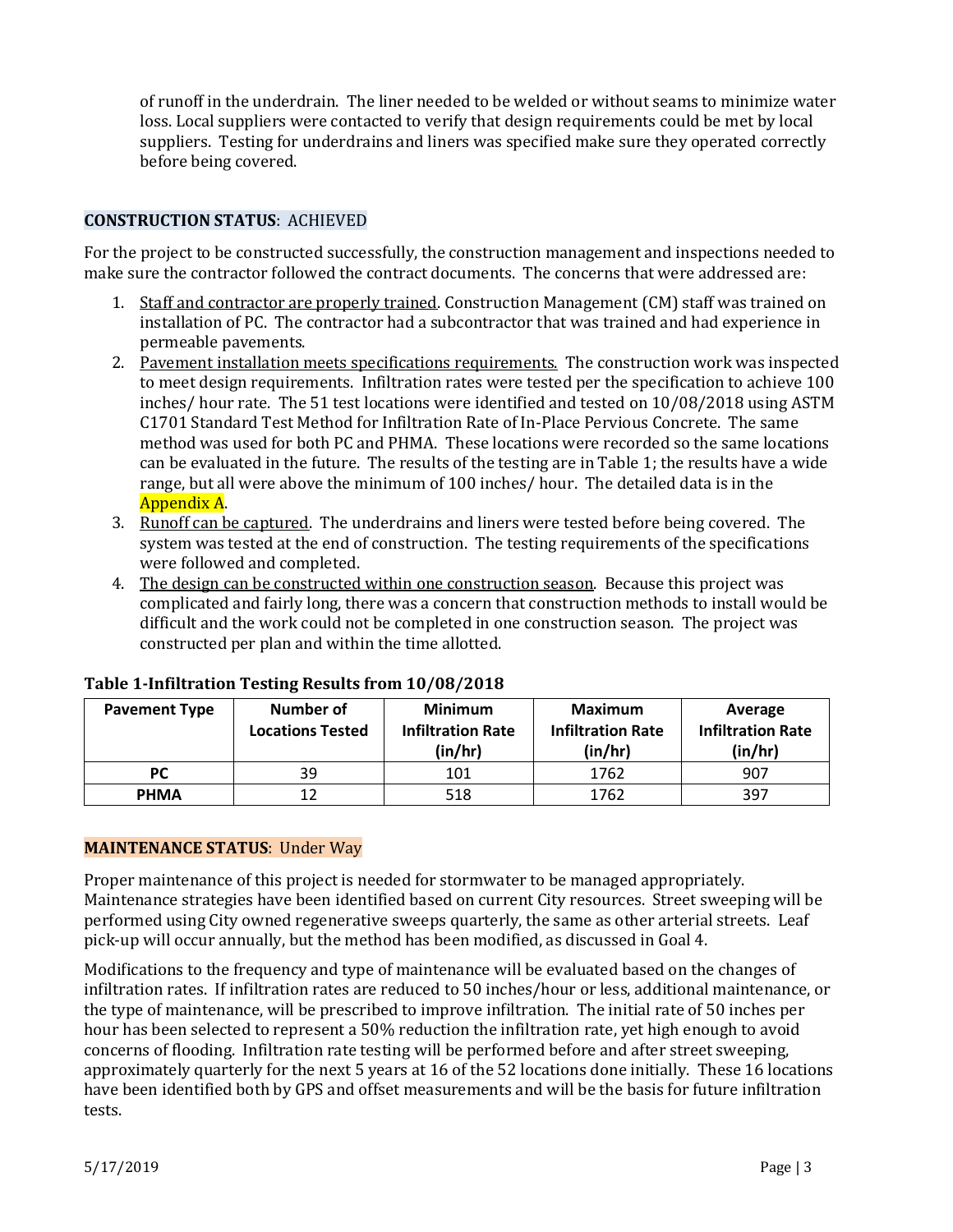# **GOAL 4: INFORMATION IS COLLECTED TO CREATE METRICS TO DETERMINE LIFE CYCLE COSTS. THESE METRICS INCLUDE MAINTENANCE, CONSTRUCTION, AND DURABILITY.**

*This goal is divided into 3 sections: maintenance, construction, and durability.* 

#### **MAINTENANCE STATUS**: Under Way

Street maintenance will include street sweeping, leaf removal, and snow removal. Street sweeping and leaf removal are needed to prevent clogging of the permeable pavements. In addition, snow plowing is necessary for vehicle travel. De-icing chemicals will not be applied directly to the permeable pavements to this section of Sharp Avenue. Employees will need to be trained in different methods for leaf pickup, snow plowing, and de-icing on this portion of Sharp Avenue. An Operations and Maintenance Plan will be developed to provide guidance to the City of Spokane (City) departments tasked with performing maintenance activities as well as to ensure maintenance approaches are documented.

The City plans to perform maintenance activities using equipment per normal operations whenever possible. Infiltration testing and durability information will be collected to determine if the maintenance requirements of permeable pavements need to be modified. Adjustments may be necessary based on the data collected to include power washing or purchasing specialty equipment.

- 1. Street sweeping-No street sweeping was performed after construction in 2018. The next sweeping will be in the spring 2019. In the future, sweeping is planned for two times each year using Tymco 435 regenerative air system vacuum sweepers.
- 2. Leaf removal was performed on November 23, 2018, (the Friday after the Thanksgiving Holiday). Tymco 435 regenerative air system vacuum sweepers were used. Normally 10-wheel dump trucks with front-end scoops or rubber-bladed tractors are used, but there was concern this operation could pack leaf debris in the permeable pavements. The leaves were wet, but not frozen. Because this was a holiday weekend, fewer cars were parked along the street and there was low traffic volume allowing for more efficient operation of the vacuum sweepers. The same process is planned for 2019.
- 3. Snow plowing was done in December 2018. The City's Street Department bought a rubber plow front-end attachment and attached it to a pick-up truck. An employee was available to operate this pick-up truck, but in the future a standard plow may be used. The rubber attachment will cause less abrasion on the street surface. In the future, the decision may be made to use a steel plow to evaluate the wear to the surface. Plowing to the middle of the street is working as expected.
- 4. Deice: The City did not use deicer on Sharp. Evidence of deicer as well as ice melt on the crosswalk was noted from possible track-on.

#### **CONSTRUCTION STATUS**: ACHIEVED

Standard construction practices are important to be able estimate costs accurately and to stay within budget. The time it takes to construct a project affects the cost of labor and time-sensitive rentals as well as any seasonal and weather-related constraints. Material costs will also impact overall project cost. Permeable pavement is included with the cost of the stormwater system.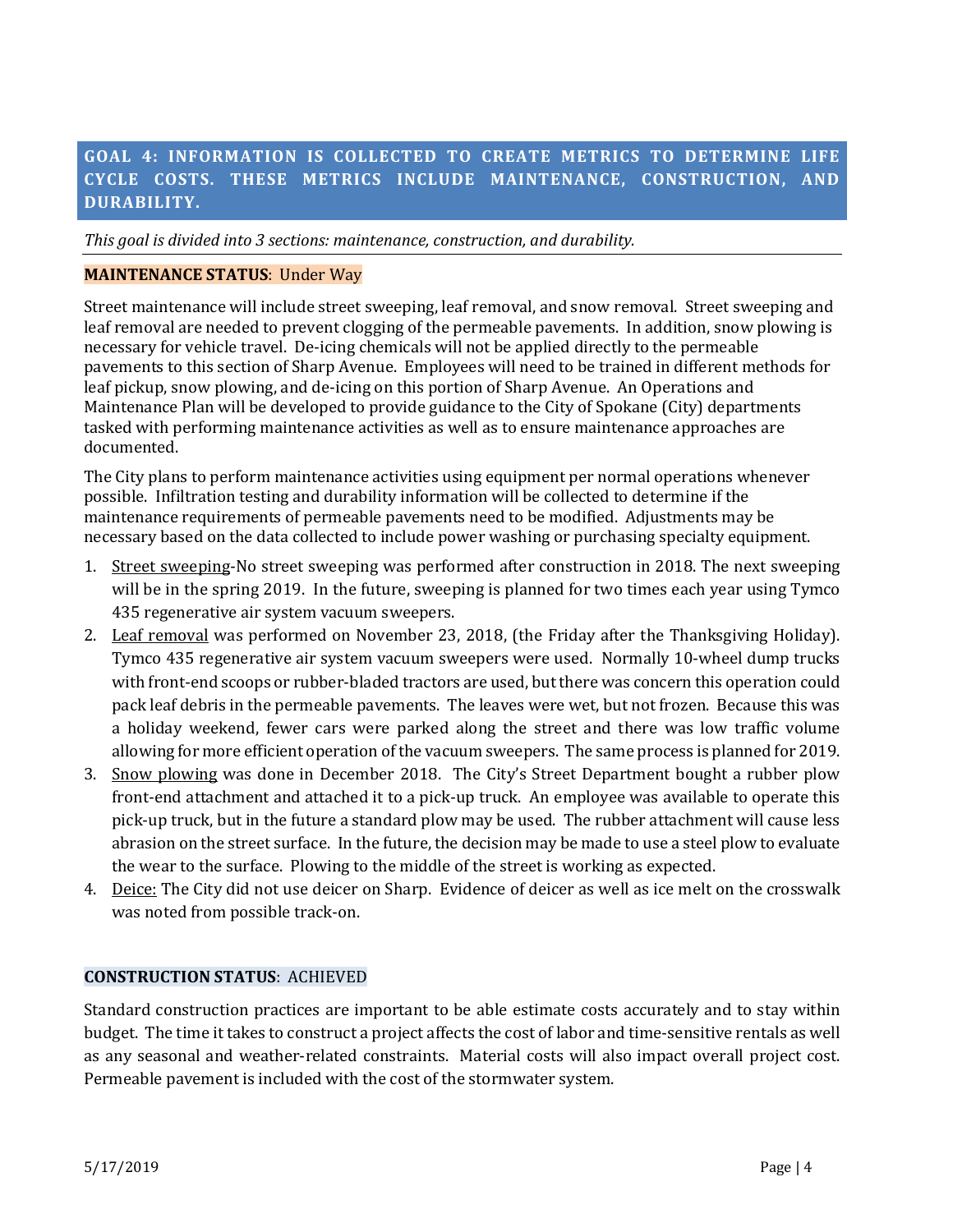- 1. Installation time-The permeable pavements installation did not take extra time, but the excavation of the several different roadway sections and subgrade elevations specific to this project was complicated and time-consuming. The extra depth for ballast necessary for runoff storage took more time because there is more volume.
- 2. Material costs-It is difficult to assess the material costs of this project because there are several unique features: inverted crown; multiple street sections; monitoring considerations. Also, general construction costs have increased since the City first installed permeable pavement.

PHMA cost \$71.00 per square yard, compared to \$50.00 to \$76.40 per square yard for recent City projects. PC cost \$170.00 per square yard compared to \$75.00 to \$150 per square yard for recent City projects. Permeable ballast cost \$16.71 (PHMA) and \$18.00 (PC) per square yard compared to \$24.50 to \$27.25 per square yard for recent City projects.

Sharp Avenue was not constructed in a manner that will be typical for construction projects in the future. The information gathered on costs will be useful in the future to estimate construction of permeable pavements.

# **DURABILITY STATUS**: Under Way

Durability of the street surface will be measured using the City's Standard Pavement Condition Index (PCI), based on the ASTM D6433-11: Standard Practice for Road and Parking Lots Pavements Condition Index Surveys. The PCI assigns a numerical value from 0 to 100; new pavement is scored 100. The pavement distress observed for several factors including cracking, bumps, swelling, bleeding, and raveling.

Inspections are done on sunny days with dry pavement to have a consistent measurement. Each pavement type will be observed two times per year and a new PCI assessed starting in the spring and planned to be measured twice a year.

In addition, Etonis Polymer, a strengthening agent, was added to the PC in locations. Performance will be measured in comparison to the rest of the PC.

# **GOAL 5: TREATED STORMWATER RUNOFF IS CAPTURED IN SAMPLING EQUIPMENT, AND THEN THE WATER QUALITY IS ANALYZED AND EVALUATED.**

*This goal is divided into 3 sections: capture, water quality sampling, and analysis and evaluation*

#### **CAPTURE STATUS**: Underway

Difficulty in capturing enough effluent to test was a concern in prior projects. For Sharp Avenue, the specifications were written to have incremental tests to ensure stormwater will reach the sampling station. The system was tested in incremental steps during installation to evaluate each component of the design as part of quality assurance. Water was also captured after construction at an celebration of completion with the Mayor, Gonzaga University officials, and use of a firehose after installation.

1. Liner was tested during construction to make sure it did not have leaks. The contract elected to purchase a one piece liner without seams. The contractor thought the installation was easy rather than seaming.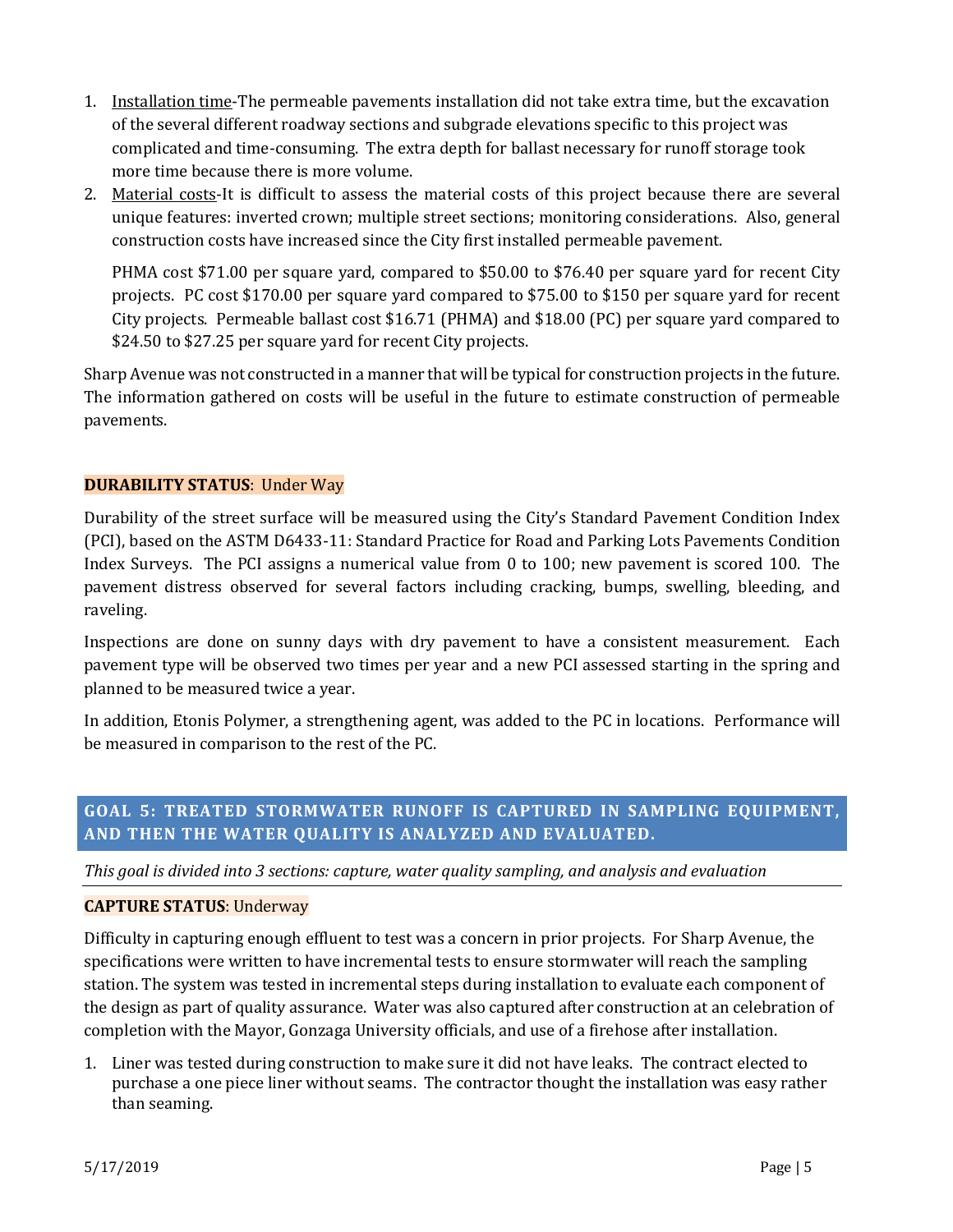- 2. The drains were tested before being buried. Water flowed to the monitoring stations.
- 3. The work by the contract passed the inspection and testing.

The ability to capture runoff will be determined by future storms.

#### **SAMPLING STATUS**: Started

The manholes and connecting pipes were installed by the contractor for the 3 sampling stations. Sampling equipment was ordered and the interior piping was installed in 2018. The Wastewater Instrumentation Electrical and Data Collection section of RPWRF purchased the equipment and will install it in 2019. Leaks were repaired at the sampling station. RPWRF Lab staff will be sampling and performing lab tests.

The sampling will follow the procedure outlined in the QAPP.

#### **ANALSYS STATUS**: Not Started

No samples were collected in 2018, and therefore, no lab analysis could be performed. Samples collection and analysis will follow protocols in the QAPP. RPWRF Lab staff will be sampling and performing lab tests.

#### **EVALUATION STATUS**: Not Started

Data validation will be performed in accordance with the Ecology approved QAPP.

# **GOAL 6: THE PROJECT'S PURPOSE IS COMMUNICATED INSIDE AND OUTSIDE THE CITY.**

#### **STATUS**: Started

Information about this project has been communicated both inside the City and with interested outside parties. A Steering Committee was established in January 2017 to determine the goals of the Sharp Avenue Pilot Project. The Steering Committee met 10 times between January 2017 and December 2018.

An external stakeholders meeting was created with Dan Sander, PE, Sander Enterprises Training and Environmental Consulting, as the facilitator. Two meetings were held during 2018. The first meeting described the project goals, general design elements, and schedule. The second meeting reviewed the 60 percent design plans. Emails were sent to the Stakeholders of the final plans as new content became available. The stakeholder members were:

- Mike Petersen, Executive Director, The Lands Council
- Art Jenkins, PE, Stormwater Engineer, City of Spokane Valley
- Chad Phillips, PE, Stormwater Engineer City of Spokane Valley
- BiJay Adams, General Manager, Liberty Lake Water & Sewer
- Jeremy Jenkins, Environmental Manager, Liberty Lake Water & Sewer
- Ben Brattebo, PE, Water Resource Specialist, Spokane County
- Jake Saxon, PE, Project Engineer, Spokane County
- Kelly Williquette, General Manager, Spokane Water District #3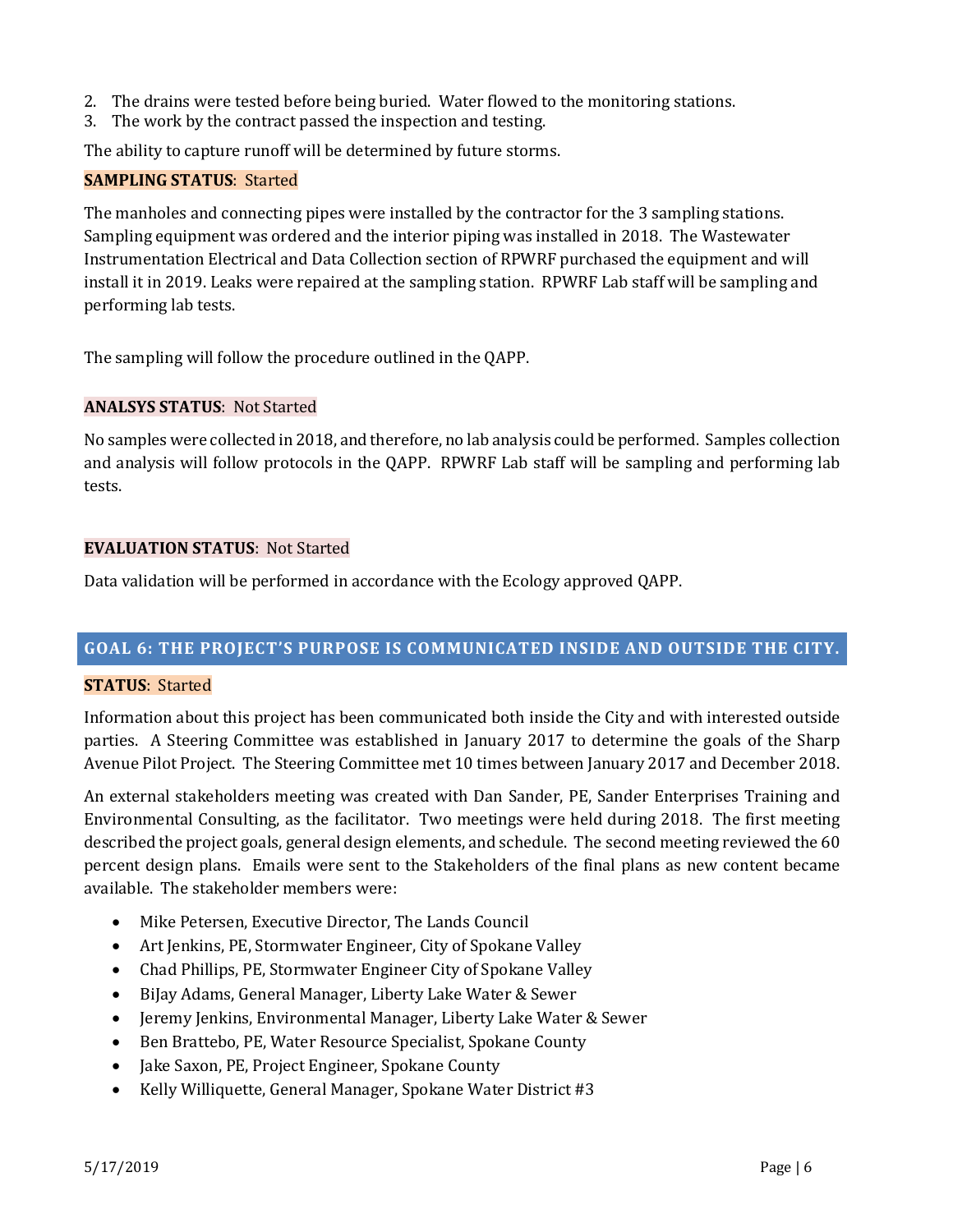Sharp Avenue Stakeholders Kickoff Meeting was held 01/11/2018 for City staff. The project background, goals, and information to be gather was shared. Roles and responsibilities, potential obstacles, and monitoring was discussed.

In the next years, communication will continue on the City project webpage. The Sharp Avenue Effectiveness Study Annual Report required by the Phase II permit will be submitted to Ecology as an attachment to the Annual Stormwater Report. Both the Effectiveness Study and Performance Annual Reports will be uploaded to the City's web site and notification sent to Stakeholders. An email list of Stakeholders, internal and external, will be created. The sampling information may be added to the International Stormwater BMP database.

# **GOAL 7: INFORMATION GATHERED IS DOCUMENTED AND USED FOR DECISION-MAKING.**

# **STATUS**: ACHIEVED

This annual performance report was written to document the progress of the evaluation of Sharp Avenue and lessons learned. A performance report will written annually for 5 years to continue to document information gather and lessons learns.

#### **LESSONS LEARNED**

- 1. Selecting an appropriate location is essential.
	- a. The location and geology of the project area were very favorable for the pilot elements of the project.
	- b. The project was scoped well enough to know the subsurface soils would drain well, the depth to aquifer was over 70 feet, and there were few utility conflicts.
	- c. Having one adjacent property owner (Gonzaga University) with multiple entrance/exit points and few dry utility (communications or power) connections simplified construction. A maintenance plan with GU was developed before construction was completed; this informed the maintenance staffs of the required maintenance and desired frequencies so they could be better prepared.
- 2. Staff needs to share a common goal to effectively work together and be creative to find solutions.
	- a. The success of the project to date is due to City staff being committed to deliver a high quality product.
	- b. Staff worked interdepartmentally to achieve the best outcomes.
	- c. The design team researched construction materials and methods to ensure the project was constructable. The pavement layout capitalized on the best way to use the permeable materials as well as locations for sampling stations.
	- d. Street Department operations used a non-standard method for leaf removal to avoid clogging the pavement. This method appears to work.
- 3. Construction costs were evaluated and compared to other projects, but this project is unique in the variety of pavement and stormwater management strategies applied. The costs of this project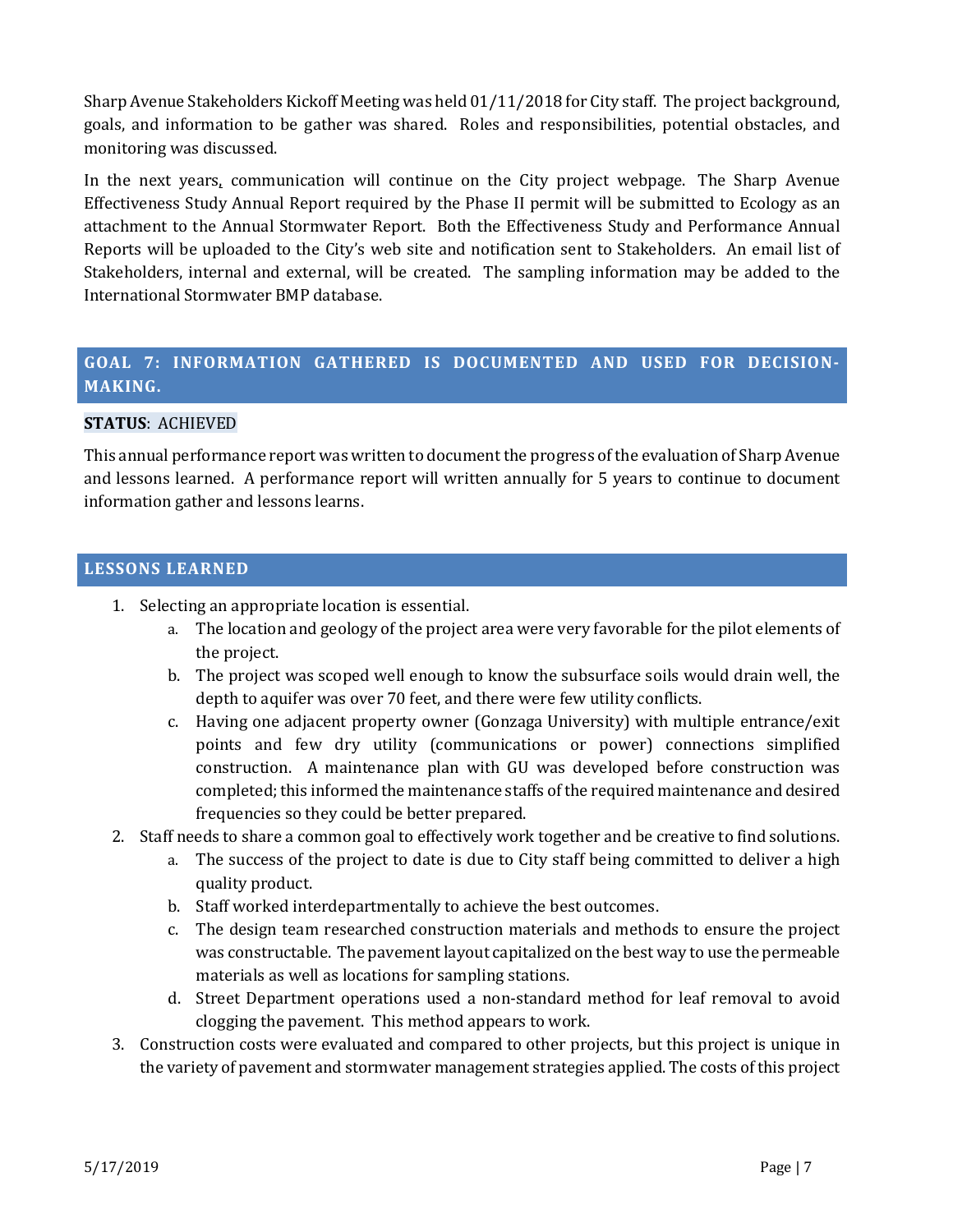can be used for future stormwater project costs. A baseline for durability was established. Things to keep in mind in considering costs for permeable pavement:

- One section and type of permeable pavement would be best to simply construction and reduce cost;
- Because the depth of the section, dry utilities and gas lines are more impacted;
- Road closures are important to keep traffic off the subgrade and ballast that is not compacted as much until the pavement is installed.
- Costs should be compared to alternative stormwater management system because permeable pavements are used for stormwater management.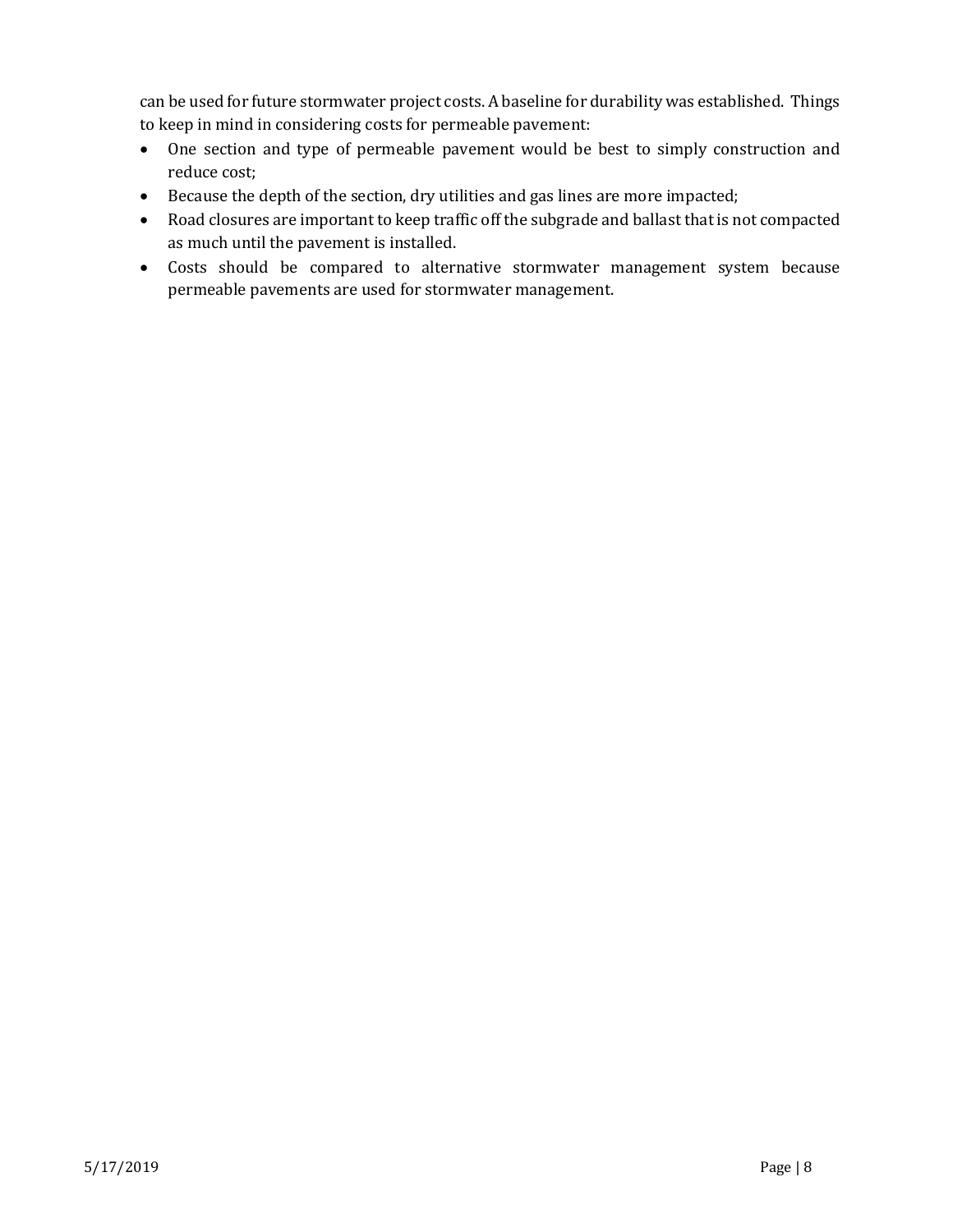Appendix A